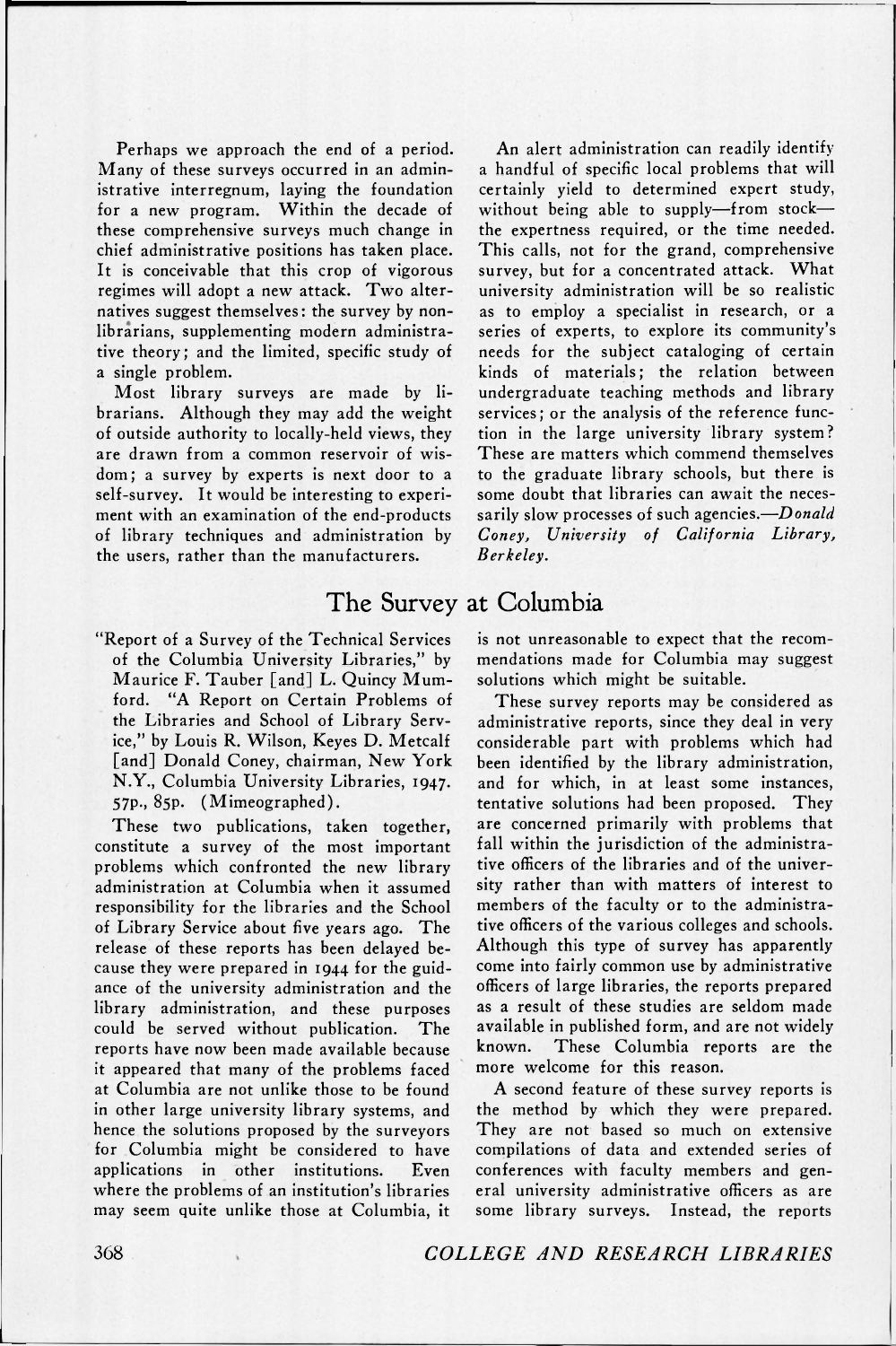appear to be based on data submitted by the library administration and by responsible library staff members through the form of written reports or conferences or both. Using these sources for data bearing on the problems, the surveyors have proceeded to outline their proposed solutions in the light of their personal experience and of general principles of library administration and operation. This type of survey was well adapted to Columbia since it was not faced with the problems which have confronted many other institutions that have used surveys as means of working toward the solution of their problems. In many institutions where surveys have been made it has been apparent not only that an impartial outside view on the problems of the library was desirable, but that, in addition, it was necessary, both in assembling the information on which the survey report was to be written and also through the instrument of the report itself, that strong support for the recommendations be developed among the faculty and administrative officers of the university.

The report dealing with the technical services is concerned largely with the clarification of lines of authority and responsibility. The identification of the functions to be performed by the various departments and divisions and the recommendations as to assignments of responsibility necessary in order to effect a proper ordering of all of the activities involved is dealt with in a thorough manner. The chief recommendation of this report is that a responsible administrative officer be placed in charge of the technical departments and that he be authorized to act for the director in these areas except in matters of broad policy with which the director might consider it desirable to concern himself. The analysis of the activities of these departments and of the staff required to perform them, in itself constitutes justification for the position.

The second report represents more completely than that on technical services the 'general impression" survey rather than the detailed factual survey. It is concerned with the government and administration of the libraries, personnel, budget, accounting and fiscal procedures, the program for the library, the building needs of the library, library privileges, exhibits, and the School of Library Service. In the area of government, the report considers the responsibilities of the library council and the representation of the libraries, in the person of the director, on the university council. Suggestions are also made for a closer integration of the libraries of the institutions associated with Columbia and the Columbia University libraries themselves.

The administrative organization recommended for the libraries and put into effect shortly after the reports were written, provides for three assistant directors responsible for general administration, readers' services and technical services. The division of authority and responsibility set up for these positions is indicated only briefly in the report and has been worked out through experience over the past few years. The wisdom of this form of organization for a library system as large as Columbia's has now been demonstrated by experience.

The chapter devoted to the library program might be called the charter for the libraries. The importance, in such an undertaking, of assessing, first, the place of the libraries in the university, next, the place of the university libraries in the metropolitan area, and finally, the place of the university libraries in the national and international intellectual and cultural world, is presented with a clear realization that the potentialities of the Columbia libraries are very great and that they can be fully realized only if they are conceived on a high plane with clear perception of all the possibilities presented by the physical location and the position of leadership which has already been achieved. That it is easier to describe such a program in terms of its elements than actually to produce it, and that it is still more difficult to realize in actuality the program which may be set forth is readily acknowledged, yet the importance of the basic conception of the program is apprehended as vital to any accomplishment which is not to fall far short of the objectives which may be reasonably set up.

The chapter dealing with the School of Library Service identifies the chief problem of the school as a financial one, and suggests that the solution to many of its problems cannot be found until a stable annual budget can be assured. Means by which the educational program of the school may be expanded and strengthened so that a program leading to the

*OCTOBER, 1948*